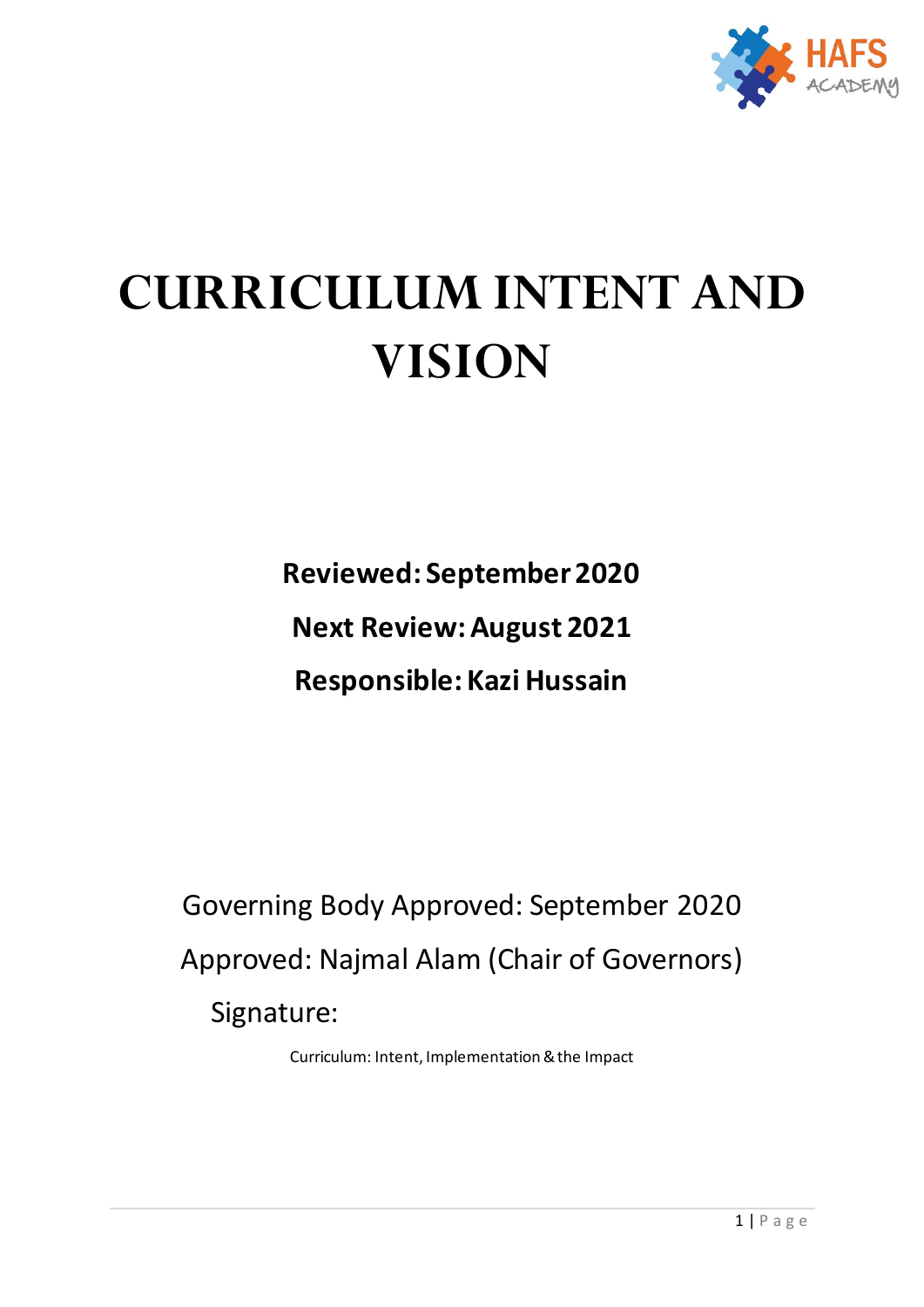

## Table of Contents

| Intention 1: |  |  |  |  |
|--------------|--|--|--|--|
| Intention 2: |  |  |  |  |
| Intention 3: |  |  |  |  |
| Intention 4: |  |  |  |  |
|              |  |  |  |  |
|              |  |  |  |  |
|              |  |  |  |  |
|              |  |  |  |  |
|              |  |  |  |  |
|              |  |  |  |  |
|              |  |  |  |  |
|              |  |  |  |  |
|              |  |  |  |  |
|              |  |  |  |  |
|              |  |  |  |  |
|              |  |  |  |  |
|              |  |  |  |  |
|              |  |  |  |  |
|              |  |  |  |  |
|              |  |  |  |  |
|              |  |  |  |  |
|              |  |  |  |  |
|              |  |  |  |  |
|              |  |  |  |  |
|              |  |  |  |  |
|              |  |  |  |  |
|              |  |  |  |  |
|              |  |  |  |  |
|              |  |  |  |  |
|              |  |  |  |  |
|              |  |  |  |  |
|              |  |  |  |  |
|              |  |  |  |  |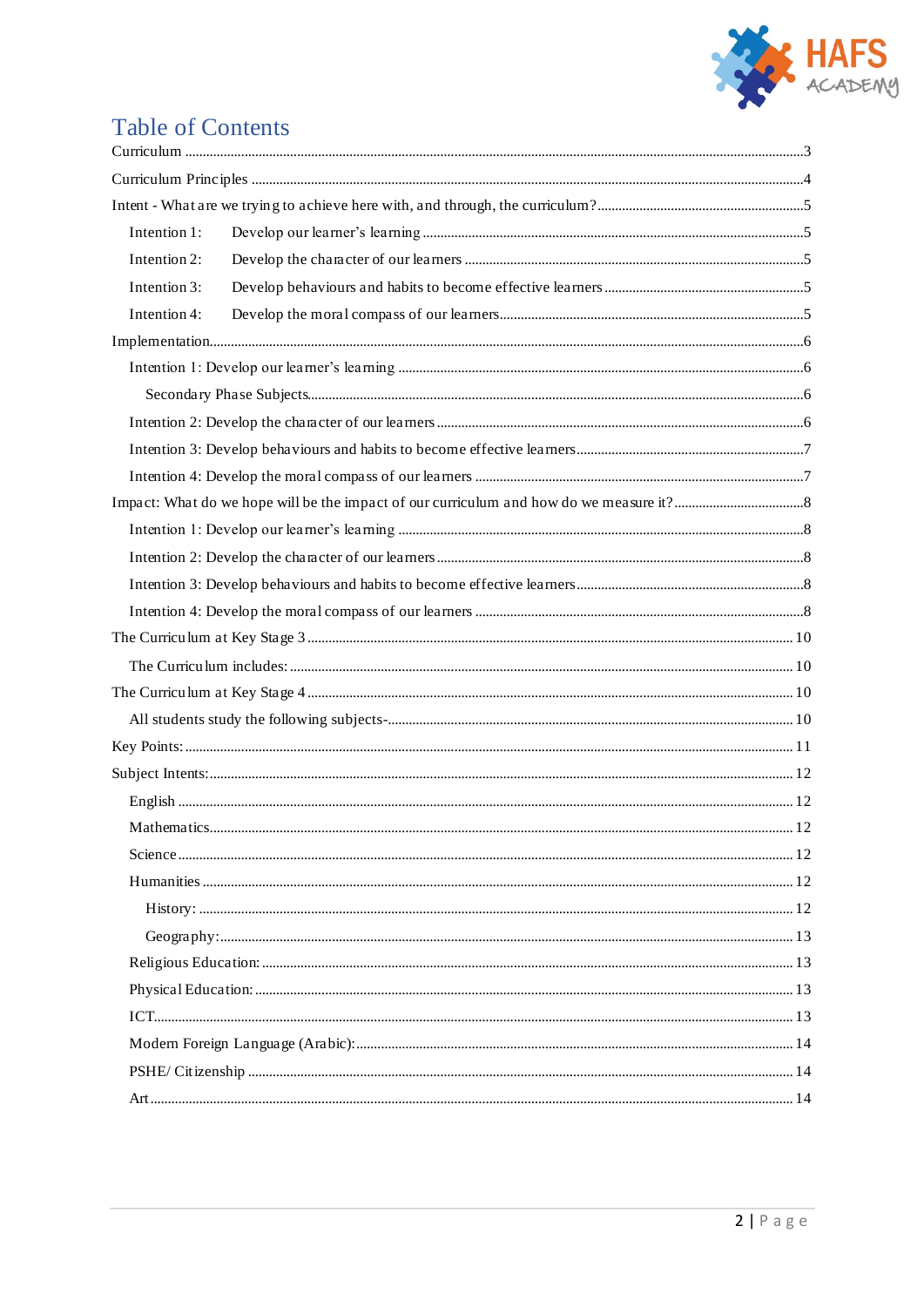

### <span id="page-2-0"></span>**Curriculum**

At Hafs Academy we have developed a curriculum which:

- **Develop our learner's learning**  (Our head and body: what we learn)
- **Develop the character of our learners**  (Our heart and character: Who we are when we learn)
- **Develop behaviours and habits to become effective learners**  (Our actions and attitudes: How we act when we learn)
- **Develop the moral compass of our learners**

(Our place in the community and wider world: Who we are)

Our curriculum has a clear purpose and is focused around excitement and love for learning. We aim to ensure that learning is bespoke to the needs of our learners and demonstrates a strong understanding about specific needs to succeed in life.

At Hafs Academy we believe that every student is capable of excellence and we try to encourage every student to push themselves and achieve their potential. We aim to set high standards for all our pupils, based on our vision of a curriculum that builds on prior learning to improve communication skills, promote creativity, broadens knowledge and prepares our pupils for life beyond the school.

We aim to help students to develop their gifts and talents: spiritual and social; intellectual and emotional; aesthetic and physical through the provision of a broad and balanced curriculum, which is responsive to, and supportive of, their needs and aspirations, fosters intellectual curiosity and academic achievement and motivates them to grow to their full potential. The curriculum is academically challenging and relies upon a number of rigorous GCSEs with vocational options available for an appropriate number of students.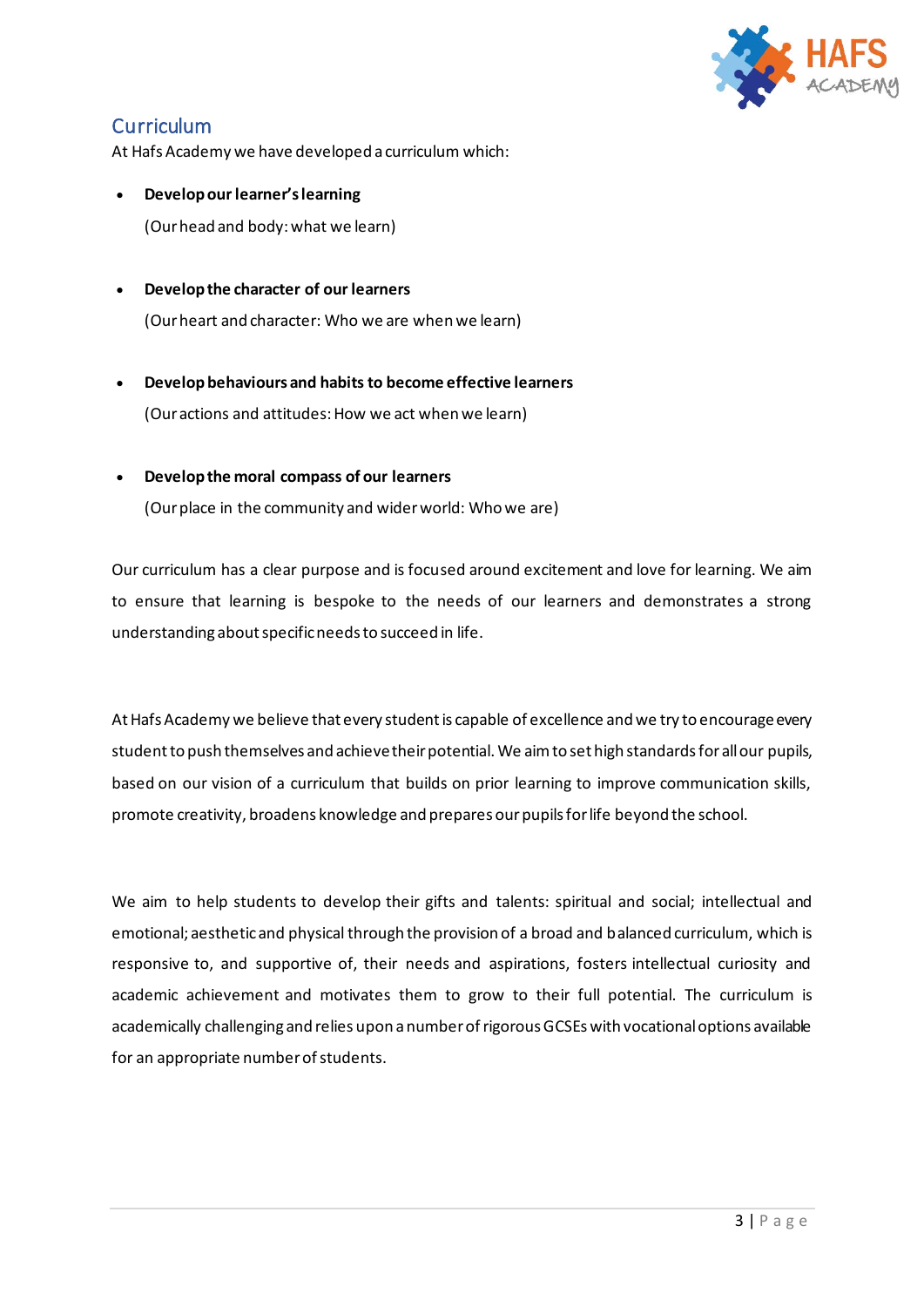

### <span id="page-3-0"></span>Curriculum Principles

- To be compatible with the requirements of the National Curriculum at Key Stage 3.
- To ensure that student'sstudy for an academically rigorous curriculum with as wide a range of academic GCSEs as is appropriate.
- To be broad and balanced throughout each Key Stage.
- To allow progression between and through the Key Stages.
- To offer flexibility at Key Stages 3 and 4, by allowing for the needs of the individual to be met, as far as is reasonably possible.
- To provide for the personal, social, health and citizenship education of students including the preparation of students for the opportunities, responsibilities and experiences of adult life.
- To provide appropriate careers education and guidance and the opportunity for students to keep career pathways open.
- To provide a variety of extra-curricular activities and opportunities.
- To enable all students to learn and make progress.
- We use the 1-9 grading criteria throughout KS3 and KS4; this helps parents and students to understand the progress they are making throughout their time at Hafs Academy.
- Enable all pupils to have a learning experience in school which is fun, enjoyable and enriching;
- Enable pupils to have respect for themselves and high self-esteem, and to be able to live and work co-operatively with others;
- Enable pupils to value, recognise and respect similarities and differences, so that they can make a positive contribution to society and live cooperatively with others.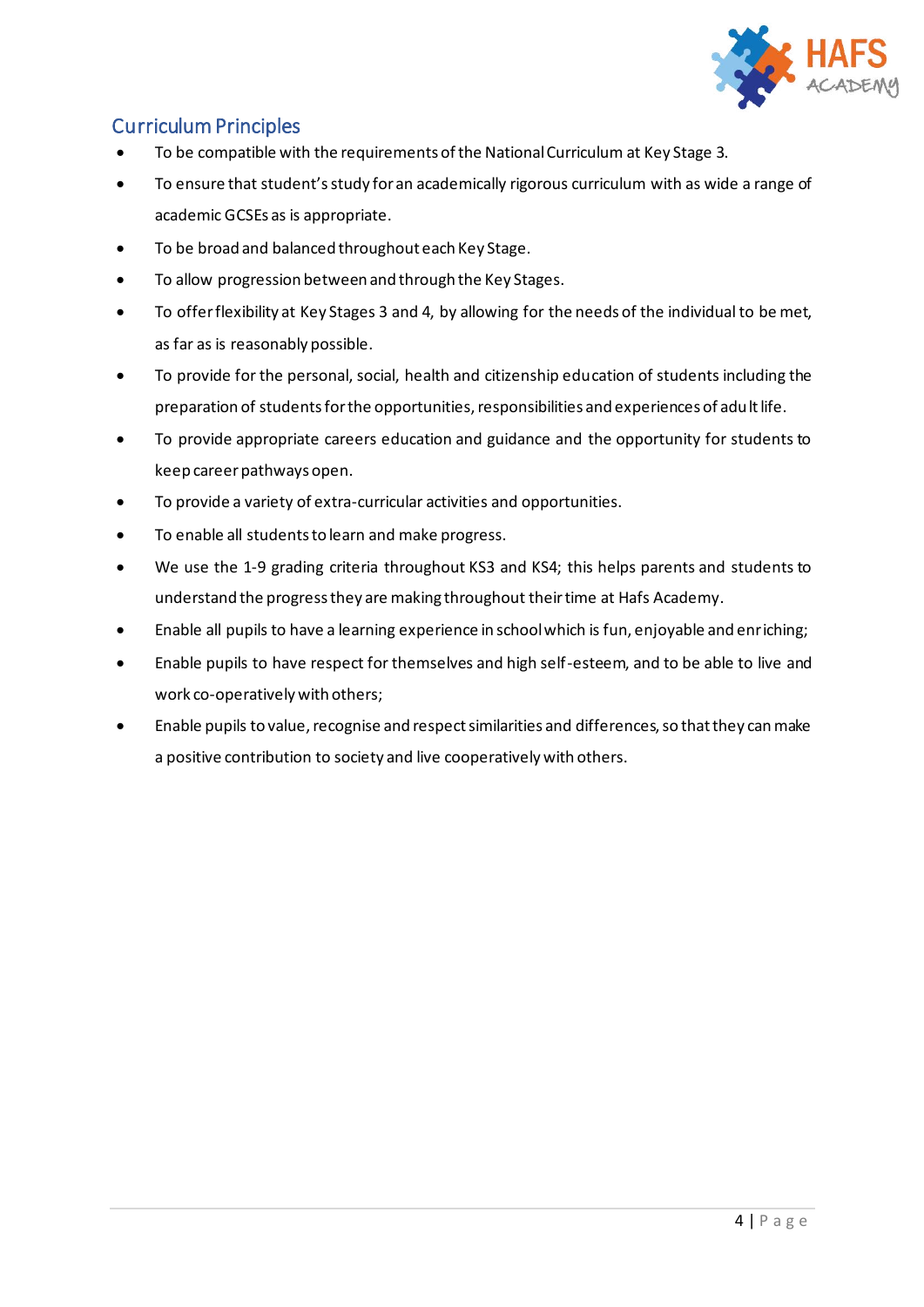

### <span id="page-4-0"></span>Intent - What are we trying to achieve here with, and through, the curriculum?

### <span id="page-4-1"></span>Intention 1: Develop our learner's learning

(Our head and body: what we learn)

To develop the appropriate subject specific knowledge, skills and understanding as set out in the National Curriculum and beyond, so that children can flourish, reach and exceed their potential academically, physically and artistically.

### <span id="page-4-2"></span>Intention 2: Develop the character of our learners

(Our heart and character: who we are when we learn)

To develop learners to have a holistic set of values that prepares them for life in the modern world in a diverse and ever-changing community and workplace.

### <span id="page-4-3"></span>Intention 3: Develop behaviours and habits to become effective learners

(Our actions and attitudes: how we act when we learn)

To develop the behaviours learners need to succeed in the world such as concentration, perseverance, imagination, co-operation, the enjoyment of learning, self-improvement and curiosity.

### <span id="page-4-4"></span>Intention 4: Develop the moral compass of our learners

(Our place in the community and wider world: who we are)

To understand spirituality in themselves and others, develop social skills and understand society, build a firm set of personal morality, and to engage in the culture they live in and understand the cultures of others.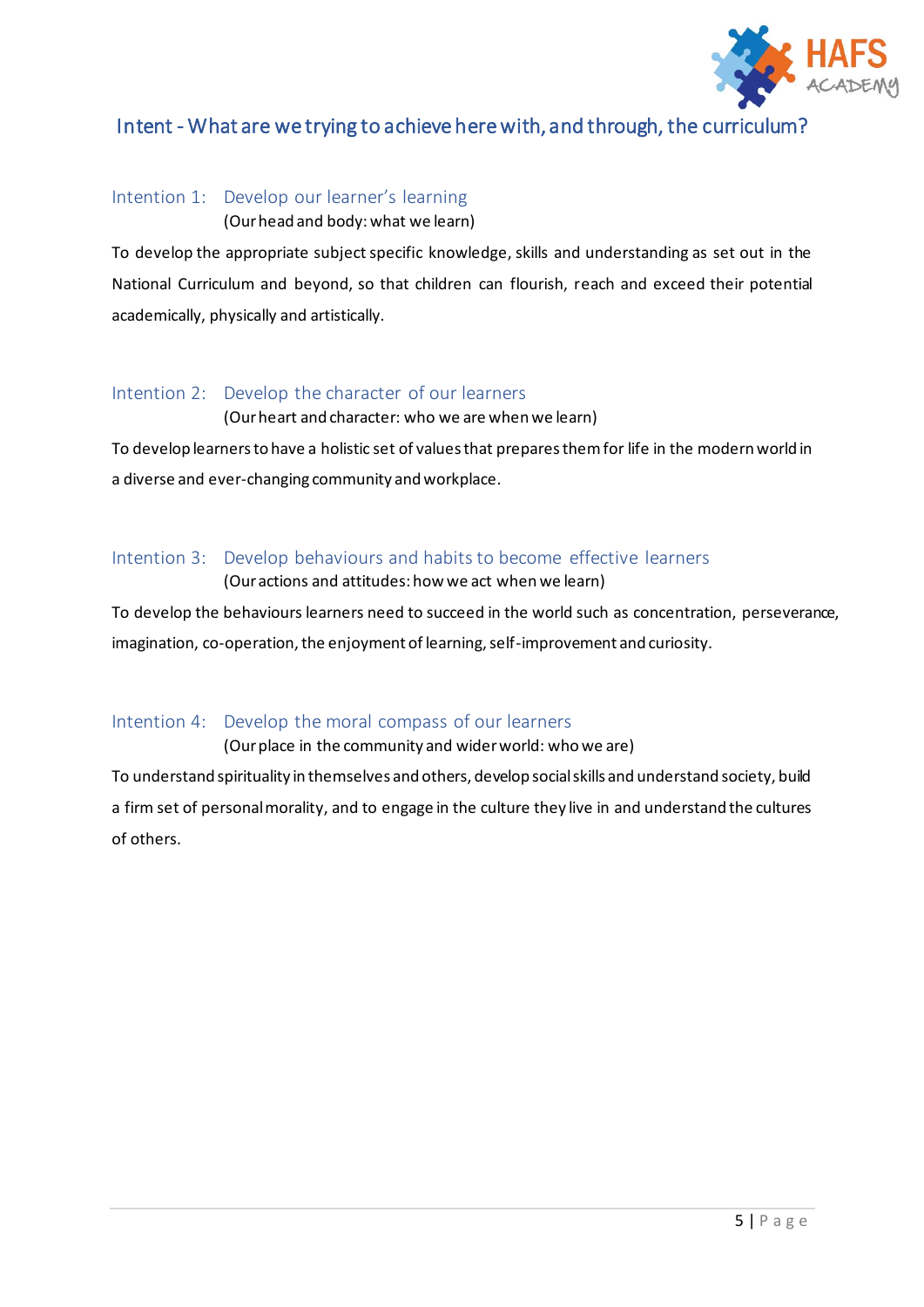

### <span id="page-5-0"></span>Implementation

Our curriculum will be implemented with our intentions as the drivers behind our actions. By ensuring we think about what we learn, who we are when we are learning, how we act when we learn and who we are in the world, we build happy, resilient, successful, good citizens. Our implementation plan ensures our curriculum keeps us focussed on these areas.

We have the National Curriculum, which we use as a starting point, and embellish and deepen further as a school but at the heart of this is learners being exposed to quality experiences and lessons with a large element of choice and need for independent thinking. Flip Learning opportunities are used ahead of teaching to enable learners to become immersed in their own learning. Visits and enrichment clubs allow learners even greater opportunities to find and develop their individual interests and personal talents. Visitors and parents coming into school to help at regular opportunities bolsters our offer and deepens experiences further.

### <span id="page-5-1"></span>Intention 1: Develop our learner's learning

Our promise to our learners: Over and above any of our national curriculum learning, we promise holistic childhood experiences throughout their journey at Hafs Academy.

### <span id="page-5-2"></span>Secondary Phase Subjects

Our teachers plan subjects using progressive skills and knowledge. Learning is checked against these to ensure progression and understanding. Teachers keep a record of how leaners are achieving and intervene effectively and collaboratively to close any skills or knowledge gaps.

Our teachers plan a wide variety of offsite educational visits, as well as visitors being invited into school as a way of enhancing subject knowledge and providing the learners with real life experiences.

### <span id="page-5-3"></span>Intention 2: Develop the character of our learners

We follow a Values Based Learning programme in the school, which explores values that are critical for us to understand in modern Britain and beyond. Each day, our school community models, teaches and promotes a range of values that we need to demonstrate in order to become good citize ns of the world. We think carefully about the value, explore it in learning and demonstrate this whenever we can.

Our teachers ask learners to undertake positions of responsibility around the school, as we believe that children understand values by seeing them in action in others. These include: Prefects to role model for each class; School council; Learner Ambassadors; Sports Leaders; Snack Monitors and House Captains.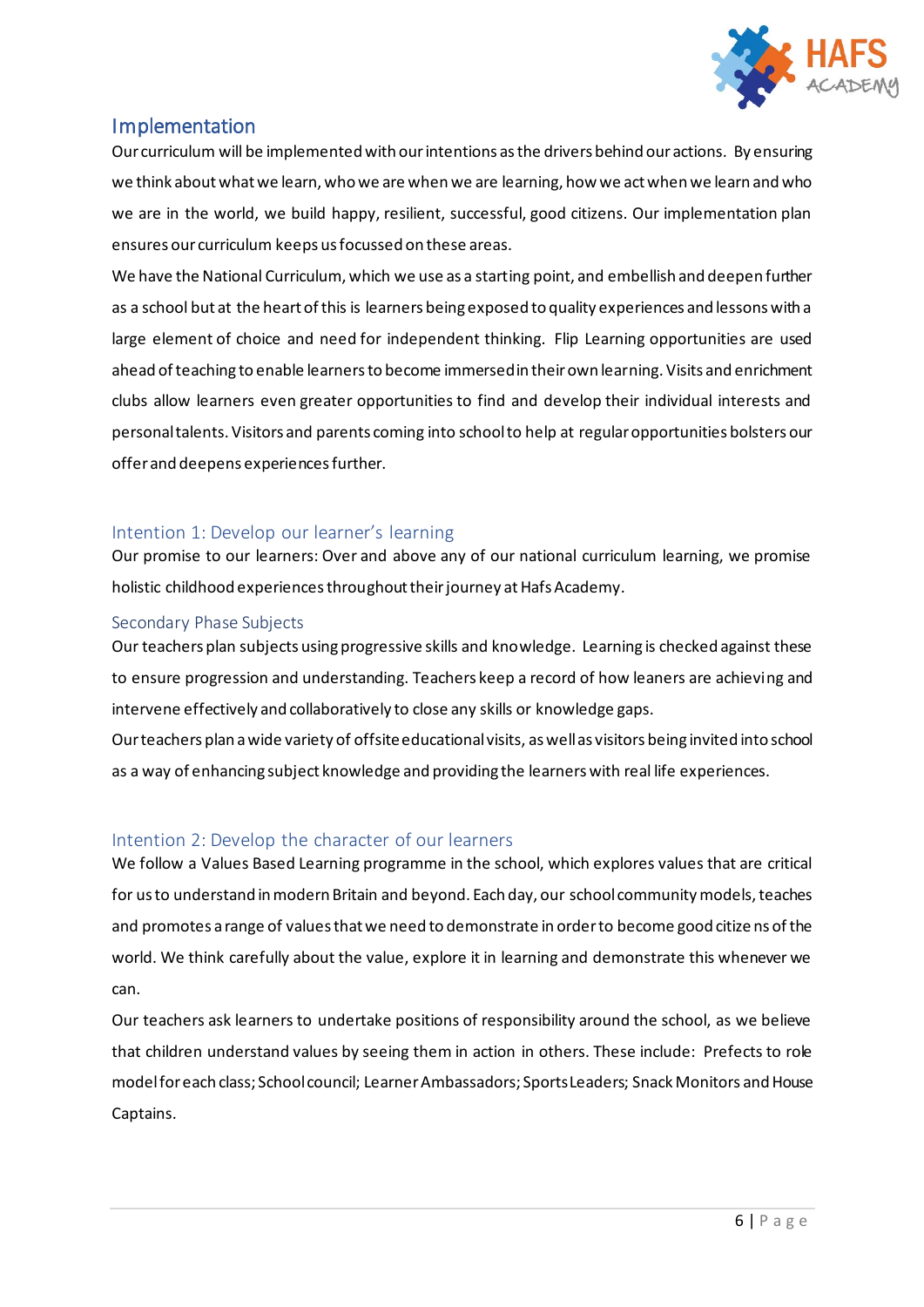

### <span id="page-6-0"></span>Intention 3: Develop behaviours and habits to become effective learners

Teachers design learning opportunities that look for ways to develop good learning behaviours. At Hafs Academy, we understand that learning about learning helps us to be better learners! In our curriculum, we ask learners to look for ways to develop concentration, perseverance, imagination, cooperation, the enjoyment of learning, self-improvement and curiosity. For example, in the curriculum we try to frame our learning around questions: Where do the leaves go in winter? Will you ever see the water you drink again? How do I know I'm being good?

The staff notice when learners are showing great learning behaviours. We award certificates for this in our regular celebration assembly. When we work as a team, we collect house points that earn a prize. We issue commendation certificates, and our teachers send postcards to parents when they notice great behaviour. Once a term, we are awarded certificates for: Attitude to learning, Progress in learning, Behaviour, Attendance.

### <span id="page-6-1"></span>Intention 4: Develop the moral compass of our learners

When planning the curriculum teachers think not just about what learners should learn and how they should learn it, but also how they can bring in an understanding of morality and the wider world. They do this through:

- SMSC is planned for and highlighted to us by our teachers across the curriculum. We learn about new beginnings in life, going for goals, getting on and falling out, changes and relationships. This helps us understand our place in the world.
- They ensure that in our half termly learning, they think about how to challenge stereotypes. In Key Stage 3, we learn about slavery, both historical and modern, thinking about why it happens and what motivates this. Our teachers identify positive role models that challenge stereotypes for us to learn about.
- Inviting in people from local groups, we work with lots of local religious groups to get a good understanding of the beliefs of others.
- We work with local community groups such as visiting the local residential home, working with local charities, collecting and raising money for charities, working with other schools in Rochdale and beyond.
- We aim to increase our learner's engagement with activities that benefit other members of the community and beyond.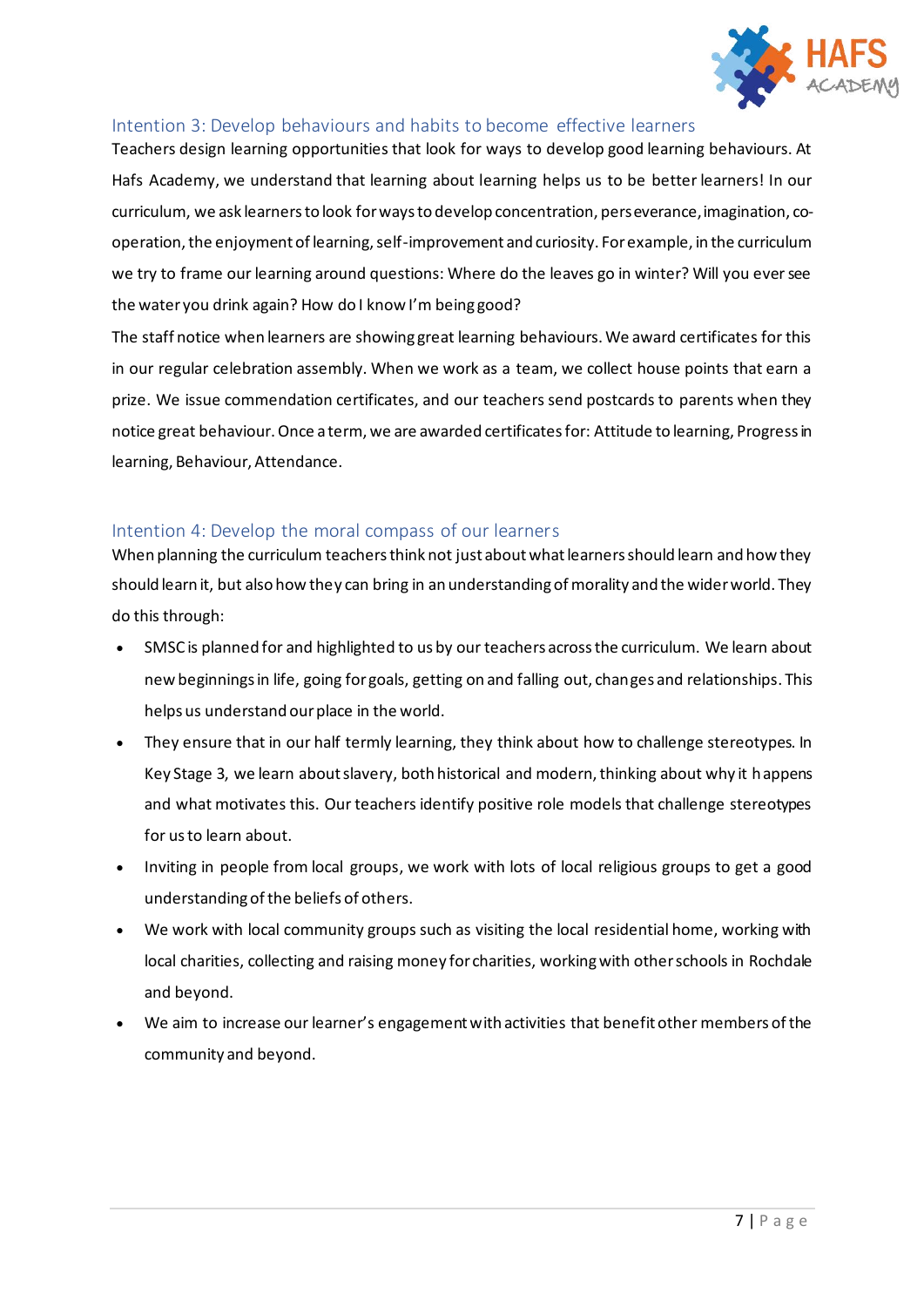

### <span id="page-7-0"></span>Impact: What do we hope will be the impact of our curriculum and how do we measure it?

The Self Organised Learning Environment (SOLE) mindset places the learner back at the centre of curriculum and makes teachers think "What will the experience be for the learner and how can we make the absolute most of each element?" The SOLE aspect promotes learners making both group and personal connections with the content due to having genuine freedom of expression and choice. It is beginning to produce learners who must and can, think for themselves, be resilient and face challenges with strategies to overcome and progress.

### <span id="page-7-1"></span>Intention 1: Develop our learner's learning

We strive to ensure that our children's attainment is in line with or exceeding their potential when we consider the varied starting points of children. We measure this carefully using a range of materials, but always considering Age Related Expectations. We intend that the impact is that children will be academically and physically prepared for life in high school and in Modern Britain and the world.

### <span id="page-7-2"></span>Intention 2: Develop the character of our learners

The impact will be that our learners will have fully rounded characters with a clear understanding of complex values like equality, friendship, trust and many others. Only by really learning what these mean will our learners be able to develop a character that prepares them for living in the community demonstrating tolerance and equality. We measure this not just by the work our children produce, but in the behaviours, we see each and every day in all learners on the playground, in corridors, and in the many roles we give them. The impact of this intention is seen in the daily interaction of all members of our community, including staff and children.

### <span id="page-7-3"></span>Intention 3: Develop behaviours and habits to become effective learners

The impact we intend to achieve by developing this intention is seen by how the children approach challenges every day. This could be on the playground, in a game or disagreement, or in class in a complex learning challenge. The impact should be that children don't give up, are highly motivated to succeed and achieve and are equipped with all the personal skills to do this.

### <span id="page-7-4"></span>Intention 4: Develop the moral compass of our learners

Our learners will be motivated by a strong personal sense of morality. They will make decisions for the right reasons and in the best interests of their community. They will be able to decide what is right and what is wrong and will be resilient to the influence of others. They will go out into the world and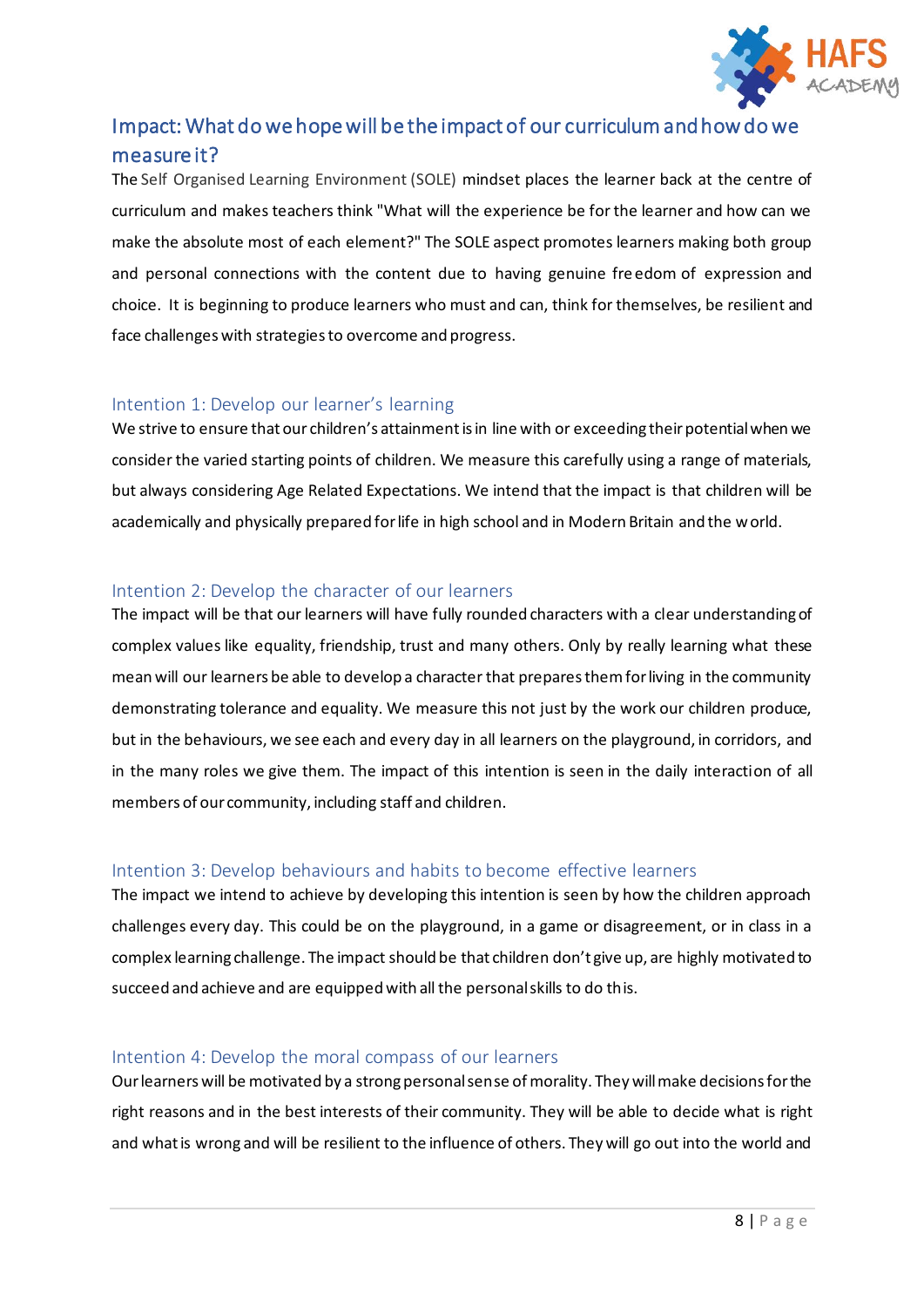

make a difference in their own life and to others. Our learners will be the owners of their own destinies.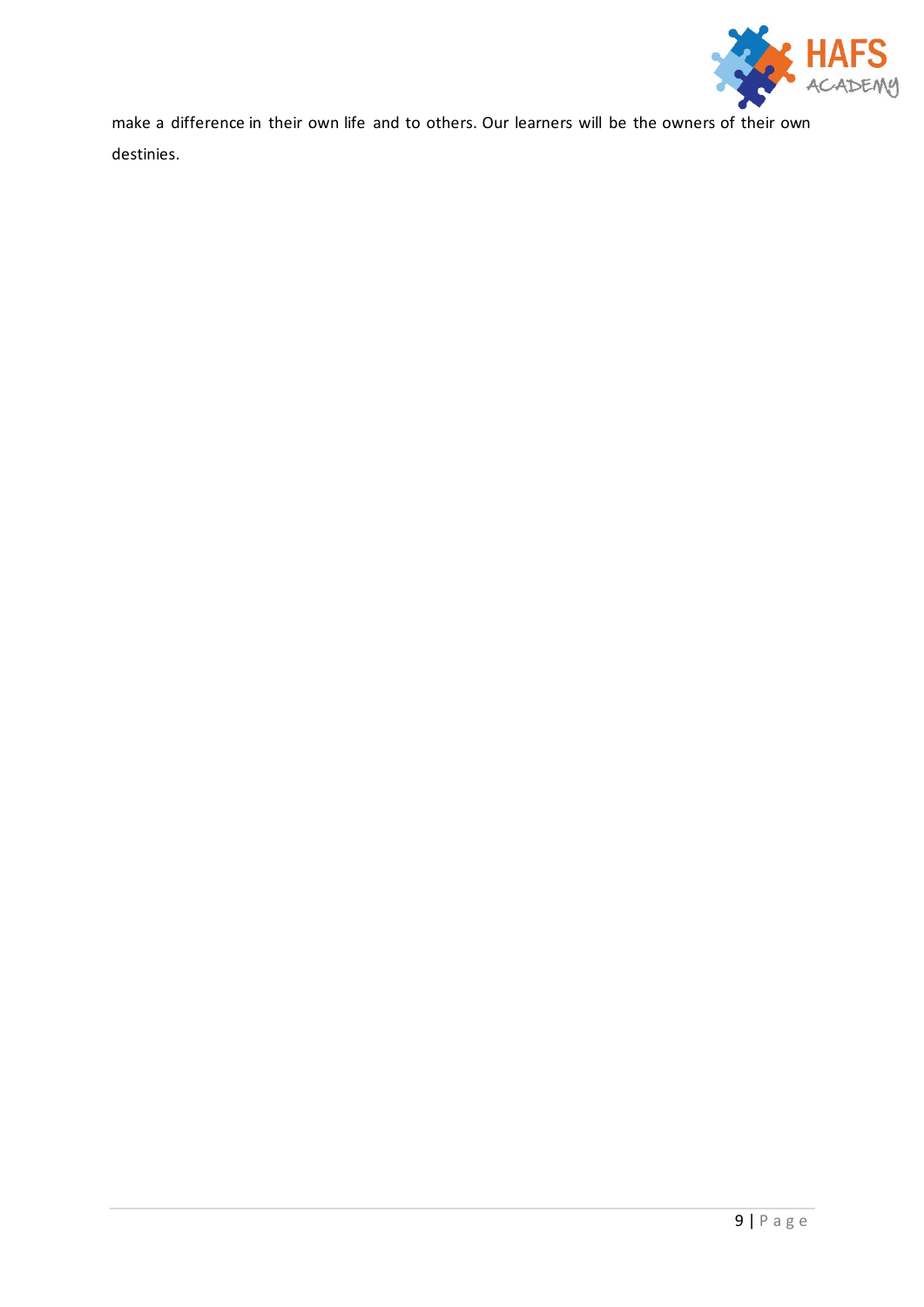

### <span id="page-9-0"></span>The Curriculum at Key Stage 3

We have a broad KS3 Curriculum covering a wide range of subjects. Subjects are taught in forty-five minutes lessons.

### <span id="page-9-1"></span>The Curriculum includes:

| English                           | Science                    | Art & Design              | Arabic |
|-----------------------------------|----------------------------|---------------------------|--------|
| <b>Mathematics</b>                | PSHE/ Citizenship          | <b>Physical Education</b> | ICT    |
| Humanities: History,<br>Geography | <b>Religious Education</b> |                           |        |

### <span id="page-9-2"></span>The Curriculum at Key Stage 4

Our Key Stage 4 curriculum offers a guided structure that is relevant to student's individual needs and to the demands of a rapidly changing world. It is personalised so that the level and type of work is suited to the ability and learning style of each individual. Our subjects are aligned with AQA's specifications so that our pupils are able to meet their high expectations in the GCSE courses.

### <span id="page-9-3"></span>All students study the following subjects-

| English: Literature & Language  | Trilogy Science (Dual Award) | Mathematics |
|---------------------------------|------------------------------|-------------|
| Humanities: History             | <b>Religious Education</b>   | ICT         |
| Modern Foreign Language: Arabic | PSHE/ Citizenship            |             |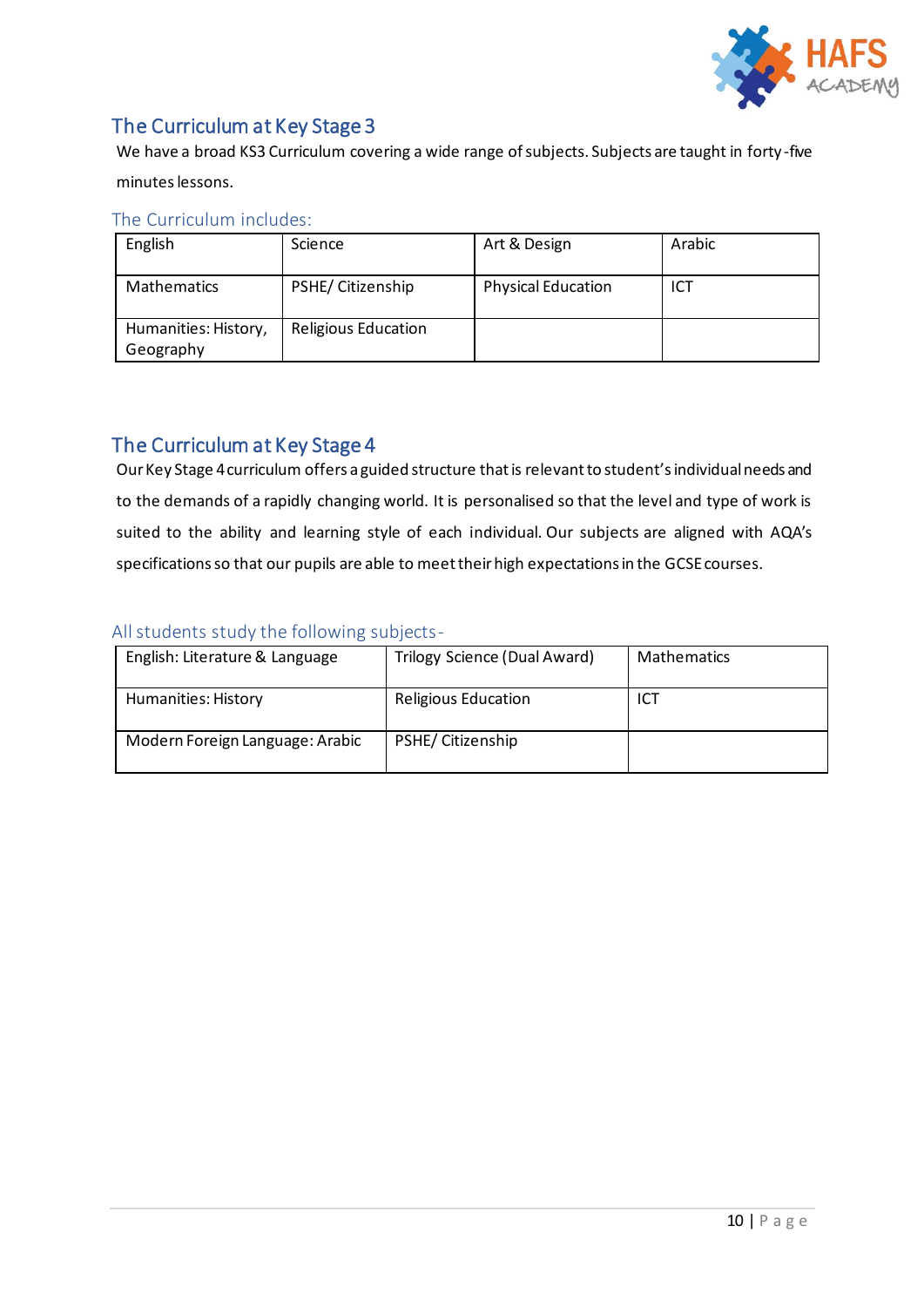

### <span id="page-10-0"></span>Key Points:

Students normally take the above listed GCSEs. There is, however, flexibility to take fewer subjects for those students for whom this is not appropriate.

- Wherever possible students are set according to ability.
- In Key Stage 4, pupils have enhanced time for core subjects: English, Mathematics and Science.
- As a faith school, which welcomes and celebrates a myriad of different ethnicities, it is important that students study Religious Education; providing them with a clear understanding and appreciation of the values, faiths and cultures of others.
- Where available there is the option for pupils to sit a GCSE in their home language.
- The time for PE recognises and promotes the importance of health and fitness.
- The personal and social development of students is the responsibility of all staff. However, the PSHE programme is delivered predominantly through the Form Tutor and through PSHE lessons.
- All students receive additional English and Mathematics support during school intervention sessions.
- Details of the Key Stage 4 curriculum is often shared directly with parents at the beginning of year 9 and throughout years 10and 11. Pupils are often guided to track and monitor their own progress through the curriculum.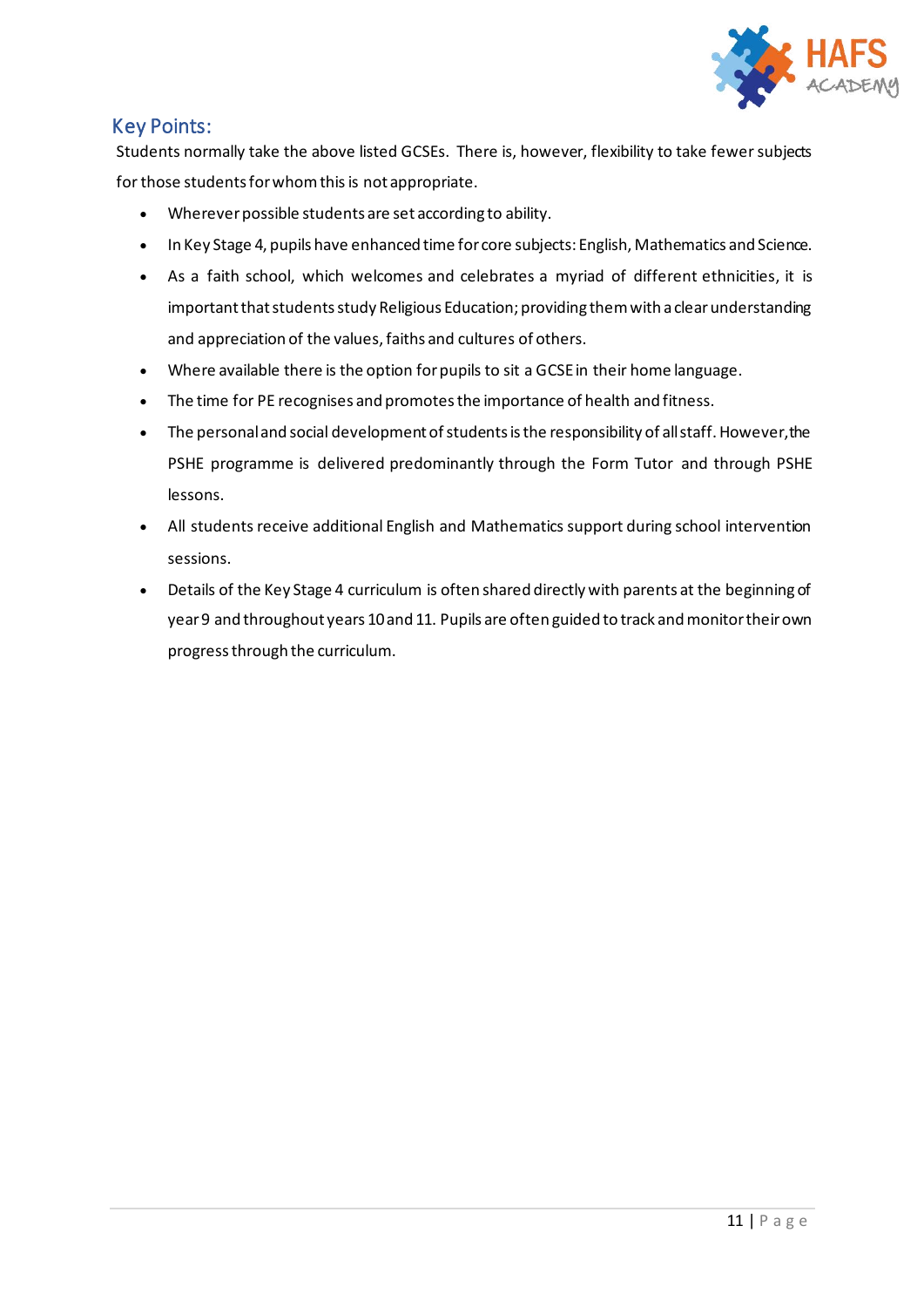

### <span id="page-11-0"></span>Subject Intents:

### <span id="page-11-1"></span>English

The purpose of English literature and Language is to offer pupils intellectual excitement and challenge; to provide them with a sense of delight and wonder; to equip them with knowledge and skills and the ability and confidence to use and apply these to meet the needs of present and future society. We set high standards in English teaching, recognising its importance in the curriculum, forming the basis for communicating and learning in all subjects.

### <span id="page-11-2"></span>Mathematics

Mathematics is an essential skill in life and is at the heart of every day decision making. It is the aim of Hafs Academy to support every pupil to achieve their potential and develop a deep understanding of Mathematics. The department offers a supportive, nurturing environment focused on developing a culture of success. The experienced team of teachers strive to ensure that every student achieves their potential and develops a life-long love of learning.

### <span id="page-11-3"></span>Science

The provision of a highly engaging, skills-based curriculum that challenges and motivates pupils to learn and achieve is paramount. We strive to equip pupils with the skills they require to make good progress across the curriculum and as lifelong learners. Underpinning our vision is the provision of a supportive, nurturing learning environment where all pupils feel confident to participate, strive to achieve their full potential and enjoy learning. We believe that an appreciation of science should be a fundamental part of everyday life and that good teaching will enable children to develop confidently within a scientific society. The development of scientific concepts must be based on firsthand exploration which will foster curiosity, critical reflection, co-operation, independent learning, openmindedness and the development of literacy and numeracy skills.

### <span id="page-11-4"></span>**Humanities**

### <span id="page-11-5"></span>History:

History is a subject that we aim to make it as exciting and enjoyable as possible. Through the study of History, we want pupils to develop a wide range of skills which will equip them for their adult lives and will be useful in a wide range of jobs and further studies. As a Historian, pupils will become skilled at answering questions, developed empathy and understanding, and they will be able to put their case forward and argue it well. There are so many careers that require these skills and the hundreds of others that they can learn through the study of History that can be applied to their live outside of the school.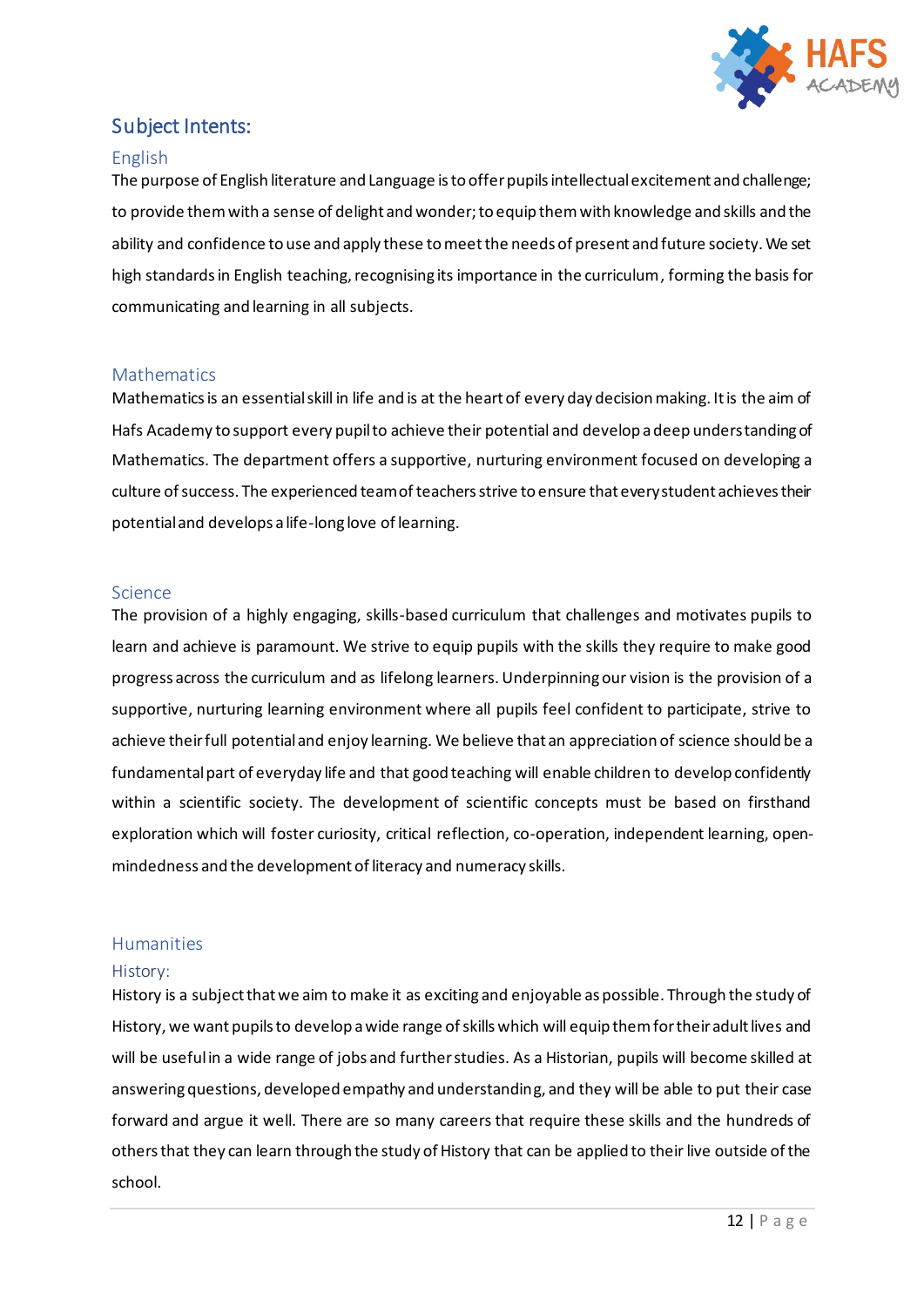

### <span id="page-12-0"></span>Geography:

At Hafs Academy, our pupils learn about how places and environments are interdependent. They carry out geographical enquiries inside and outside the classroom. In doing this, they identify geographical questions, collect and analyse written and statistical evidence, and develop their own opinions. Many of the skills they develop within this subject is interlinked in many ways to the other subjects they study across the curriculum.

### <span id="page-12-1"></span>Religious Education:

Religious Education makes a distinctive contribution to pupils' learning by enabling them to reflect upon themselves as whole people, experiencing life through the body, the mind and the spirit. The purpose of Religious Education is to help pupils to understand the significance of religion and its contribution to their spiritual, moral, social and cultural development. Pupils are always encouraged to reflect and to develop their own beliefs and values and to develop key skills. teaching and learning in Religious Education is designed to help and support pupils' Social, Moral, Spiritual and Cultural development as well as their subject knowledge. They will also consider their own beliefs and ideals and reflect on their own experiences. They will have opportunities to think about the big questions of human existence, and to express their own ideas about these.

### <span id="page-12-2"></span>Physical Education:

The mission of the Physical Education department is to enable pupils to develop knowledge and understanding of the factors that underpin physical activity and sport and use this to improve performance. We aim to develop their understanding of how the physiological and psychological state affects performance in physical activity, sport and how this contributes to make a healthy, fit and educated pupil who can make informed lifestyle and well-being choices. We strive to deliver activities to allow pupils to perform effectively in different physical activities by developing skills and techniques and selecting and using tactics, strategies and/or compositional ideas. This inevitably will lead to developing their ability to analyse and evaluate to improve performance. We also want pupils to understand the key socio-cultural influences that can affect people's involvement in physical activity and sport.

### <span id="page-12-3"></span>ICT

It's no exaggeration to say the world runs on computers. They are everywhere: in homes,schools and offices, but not just in the way you think. It is the aim of the ICT department to guide pupils into